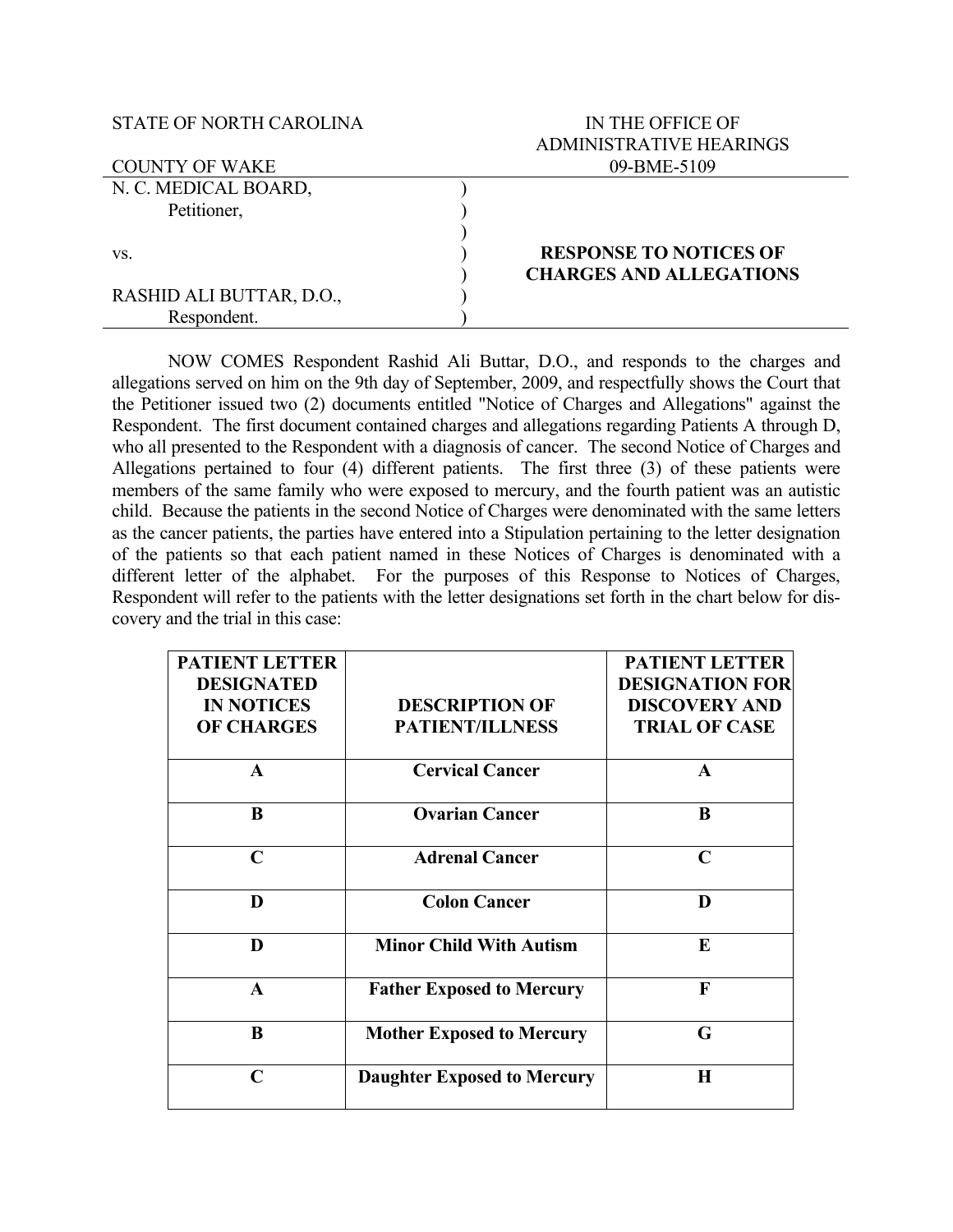Respondent hereby responds to the Notice of Charges and Allegations in this case for the cancer Patients A through D as follows:

1. Paragraph 1 is an allegation of law and not of fact and is, therefore, denied.

2-4. Admitted

5. Concerning the allegations of paragraph 5, it is admitted that Patient A presented to the Respondent with a diagnosis of cervical cancer which had metastasized to her liver and lungs. Patient A was referred to hospice and "considered" terminal stage 4 cancer at the time she sought treatment with the Respondent.

6. Concerning the allegations of paragraph 6, it is admitted that Patient B was diagnosed with ovarian cancer in 2002 which, at the time of surgery, had spread throughout her abdomen and liver. In 2002 and 2003, she underwent chemotherapy which was unsuccessful. Patient B was considered terminal stage 4 cancer in April 2004 and was directed to the Respondent by her family doctor after patient B requested other options besides hospice.

7. Concerning the allegations of paragraph 7, it is admitted that Patient C had a diagnosis of adrenal carcinoma which had metastasized to his lungs and was stage 4 when presenting to the Respondent.

8. Concerning the allegations of paragraph 8, it is admitted that Patient D presented to the Respondent with a diagnosis of colon cancer with intra-abdominal metastases. Patient D had been referred to hospice at the time he consulted with the Respondent and as with Patients A, B and C, did not wish to simply give up. Patient D was considered terminal stage 4 cancer upon presenting to the Respondent.

9. Concerning the allegations of paragraph 9, the Respondent states that, at the time of Patients A, B, C and D's deaths, he was not treating them and has no personal knowledge as to their causes of death. The Respondent is informed and believes that Patients A, B and D succumbed to their cancer, and that Patient C died of a pulmonary embolism.

10. Denied. With regard to Patient A, the Respondent's records do not reflect how she was referred to him for treatment. However, the Petitioner's investigation states that Patient A's daughter referred her mother to the Respondent for treatment of cervical cancer which had metastasized to the lung and liver, and for which conventional medical treatment had been discontinued due to lack of efficacy.

Patient A signed a consent to treatment (which was witnessed) that specifically admitted that no claim from the Respondent to cure cancer with therapies had been made.

With regard to Patient B, the Respondent's records reflect that this patient was referred to the Respondent by her family physician and, prior to beginning treatment with the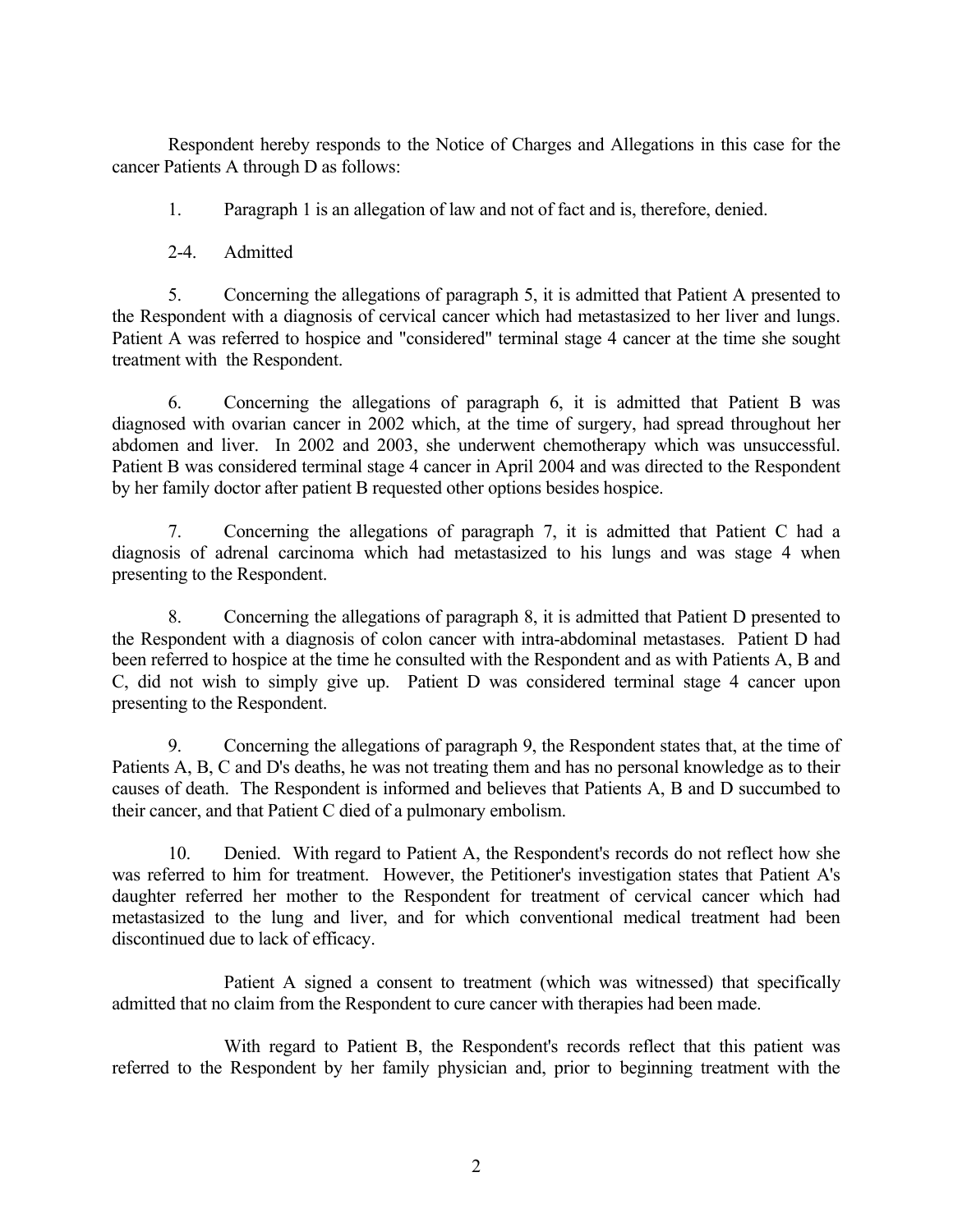Respondent, Patient B signed a consent to treatment that specifically admitted that no claim from the Respondent to cure cancer with therapies had been made.

With regard to Patient C, it appears that he was self-referred to the Respondent through a web search He also signed a consent to treatment in which he specifically agreed that no claim to cure cancer with the Respondent's therapies had been made to him.

With regard to Patient D, Respondent's records do not reflect how said patient was referred to Respondent's practice, but Patient D had stated he had known several of the Respondent's previous patients. Patient D signed a consent to treatment which specifically stated that no claim to cure cancer had been made to Patient D.

Furthermore, the Petitioner had already made false accusations against the Respondent and these allegations were public knowledge. Patient D came to the Respondent **after** these false allegations by the Petitioner had been made. The Respondent ensured Patient D was aware of the false allegations against him. Patient D advised the Respondent he knew the truth and it only furthered his desire to have the Respondent attempt to help him.

11. Denied. The Respondent will present scientific evidence before the Petitioner of the efficacy of all treatments rendered in his practice to Patients A, B, C and D. Further, N.C.G.S. § 90- 14(a)(6) specifically states that: **"The Board shall not revoke the license of or deny a license to a person solely because of that person's practice of a therapy that is experimental, nontraditional, or that departs from acceptable and prevailing medical practices unless, by competent evidence, the Board can establish that the treatment has a safety risk greater than the prevailing treatment or that the treatment is generally not effective."**

Furthermore, the allegations that these therapies are "wholly ineffective" are blatantly false. These supposedly "wholly ineffective" therapies have been repetitively successful in effectively treating these and other conditions in the Respondent's practice **after** the conventional medical approach by other doctors had failed and the patients had been referred to hospice. Testimony from patients with Stage 4 terminal cancer failing chemo and radiation, given six months to a year to live, undergoing these reportedly "wholly ineffective" treatments, and still alive over five years later will clearly prove the false nature of these allegations.

12. Concerning the allegations of paragraph 12, the first sentence is completely and totally denied. Concerning the allegations in the second sentence regarding the costs of treatment for individual patients, the billing statements for each of the patients vary and the total amount billed for each patient is reflected thereon. Concerning the third sentence of this allegation, it is specifically denied that the Respondent ordered therapies in an attempt to drive up billings. Rather, he ordered therapies as were necessary (in his judgment) to the treatment of the patients. In addition, it is specifically denied that he ordered tests and lab work with no rational medical relationship to the patients' cancer diagnoses. Rather, he ordered tests and lab work which were (in his professional opinion) necessary to the treatment of these patients. Finally, with regard to the allegations of the fourth sentence of paragraph 12, it is specifically denied that the tests and lab work ordered by the Respondent were never adequately justified or linked to the patients' diagnoses and clinical conditions or, in some cases, never interpreted. All tests and lab work were necessary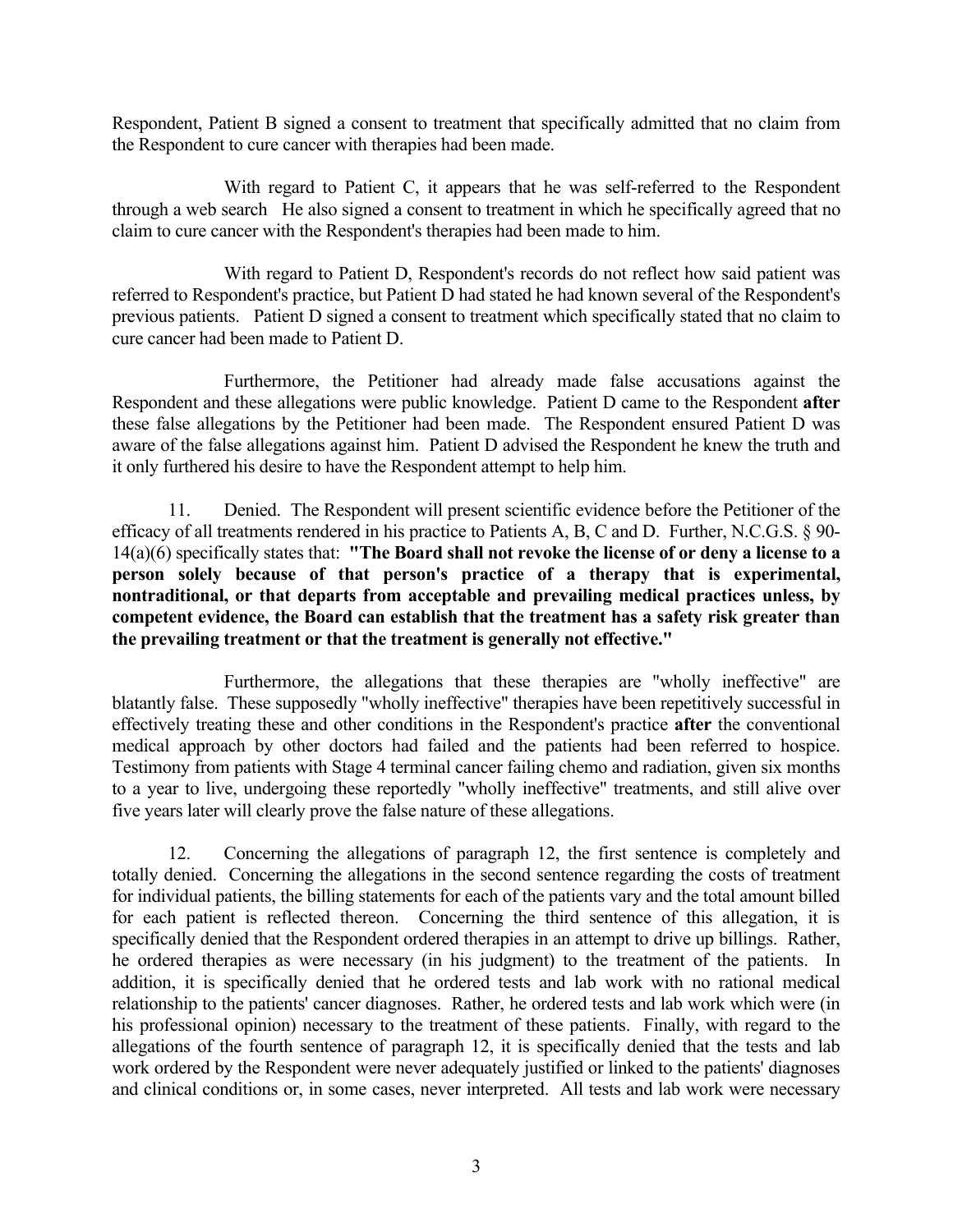in the judgment of the Respondent to the treatment of the patients, and all were used in connection with the treatment of these patients.

Furthermore, all rationale used to treat the above-mentioned patients has been taught in an ACCME accredited, AMA Category 1 CME approved course. In addition, all labs and testing were reviewed with the patients and are documented with findings recorded in the patient records.

13. The allegations of all of the sentences of paragraph 13 are specifically denied. All testing and lab work were, in the opinion of the Respondent, necessary for the treatment of his patients. In addition, all labs and testing were reviewed with the patients and are documented with findings recorded in the patient records, clearly showing how treatment was adjusted on a weekly basis.

14. The allegations of all sentences of paragraph 14 are specifically denied. Patients A, B, C and D all clinically showed efficacy of treatment and objective evidence of improvement.

15. Concerning the allegations of paragraph 15, the billing statements for Patient A have been submitted to the Petitioner and speak for themselves. Both as to the dates of treatment and amount of charges, it is admitted that Patient A received treatment for approximately one month, and that she came to the Respondent with advanced cancer after conventional treatments had failed. The Respondent's treatment of Patient A was not limited to the administration of hydrogen peroxide. A complete list of treatments administered by the Respondent is contained in the billing statements for this patient. It is admitted that Patient A paid \$360.00 by credit card for her initial office visit and made an advance payment of \$12,000 against which other tests and treatments were credited. The total number of office visits for this patient is documented in the billing records, as is additional billing amounts. It is admitted that, at the conclusion of her treatment, certain items were returned which resulted in a credit and refund. Except as specifically admitted, the remainder of the allegations of paragraph 15 are denied.

16. Concerning the allegations of paragraph 16, the billing statements for Patient B have been submitted to the Petitioner and they speak for themselves. The treatments and therapies provided by the Respondent were effective and Patient B showed improvement. Patient B was discharged from Respondent's practice for non-compliance. Except as specifically admitted, the remainder of the allegations of paragraph 16 are denied.

17. Concerning the allegations of paragraph 17, the billing statements for Patient B (which have been submitted to the Petitioner) speak for themselves. It is admitted that the Respondent's practice did seek collection from Patient B's estate for an outstanding balance at the time of her death. Except as specifically admitted, the remainder of the allegations of paragraph 17 are denied.

18. Concerning the allegations of paragraph 18, it is specifically denied that the Respondent's treatments were ineffective. With regard to the amounts of the charges for Patient C, the Respondent's billing records have been submitted to the Petitioner and speak for themselves. It is admitted that, prior to his death, Patient C attempted to pay a final bill by check, and it is admitted that Patient C's spouse stopped payment on that check. Patient C never objected to the billings for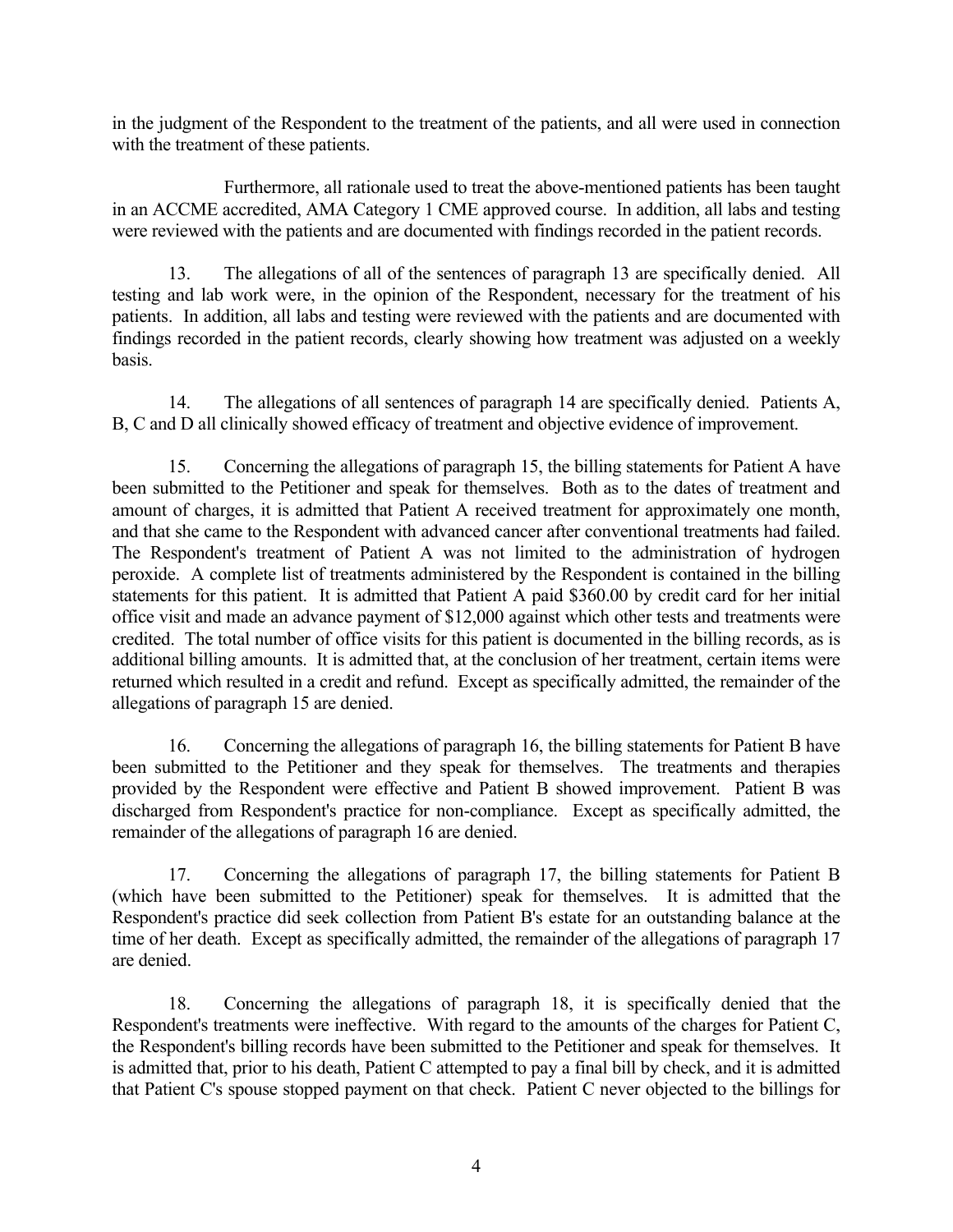his treatment with the Respondent. Rather, all objections came from Patient C's spouse, who stood to benefit from Patient C's estate. It is further admitted that the Respondent's staff witnessed numerous angry phone conversations between Patient C and his wife, who was not supportive of the Respondent's treatment. Patient C specifically related to the Respondent on two separate occasions that he was depressed over the fact that his wife cared more about her financial status than his life. It is admitted that, after Patient C's spouse stopped payment on a check that Patient C had written to the Respondent, Patient C's account (after his death) was referred to a collection agency. It is denied that Respondent ever sought payment for Patient C's charges for Patient A's widow. Except as specifically admitted, the remainder of the allegations of paragraph 18 are denied.

Furthermore, Patient C's widow threatened Respondent's office staff that, if the outstanding balance was **not** cancelled or "otherwise written off", she would file a complaint with the Petitioner. Patient C's widow also threatened she would conspire with another family member of another patient unless her husband's outstanding medical bills were not "written off".

19. Concerning the allegations of paragraph 19, it is admitted that Patient D was diagnosed with colon cancer with intra-abdominal metastases in July 2007. After surgical intervention, Patient D was also diagnosed with a signet ring cell carcinoma of the appendix with infiltration through the appendiceal wall to the serosa. A review of Patient D's medical records shows that, in July 2007, the patient's treating physicians discussed surgical options, chemotherapy options and non-operative management of his cancer. Patient D elected to undergo surgical management. The last portion of paragraph 19 is also categorically denied. Patient was chachectic and extremely weak, complaining that "they want to do chemo on me when I can barely get up." Patient D had been getting weaker by the day and confided to the Respondent (in front of staff and family) that he knew the chemo was not an option for him because he was already too weak to tolerate it, and it would "kill me."

20. Concerning the allegations of paragraph 20, it is admitted that Patient D sought treatment with the Respondent on October 15, 2007. It is further admitted that the Respondent met with Patient D and various members of his family to discuss treatment. It is further admitted that Patient D signed a consent for treatment with the Respondent which states that "specifically, no claim to cure cancer or any disease process with these therapies has been made to me." The allegations of the third sentence of paragraph 20 are specifically denied. Except as specifically admitted, the remainder of the allegations of paragraph 29 are denied.

Furthermore, these false accusations were made by Patient D's brother, who was told by Patient D to "shut up" during the initial office visit due to his rudeness and obvious hostility. Patient D asked his brother to leave if he could not support Patient D in his decision. In addition, Patient D's brother blamed Respondent for "creating a divide between my brother and I" and threatened to file a complaint against Respondent on internet blog sites. Patient D's brother said he was the primary care giver to his brother when, in fact, Patient D's primary care givers were his sisters. Patient D's brother never returned to the clinic and was often the subject of aggravation for Patient D, as shared with the Respondent and staff members.

21. Concerning the allegations of paragraph 21, it is admitted that Patient D was treated by the Respondent and that the medical records of said patient accurately reflect the nature and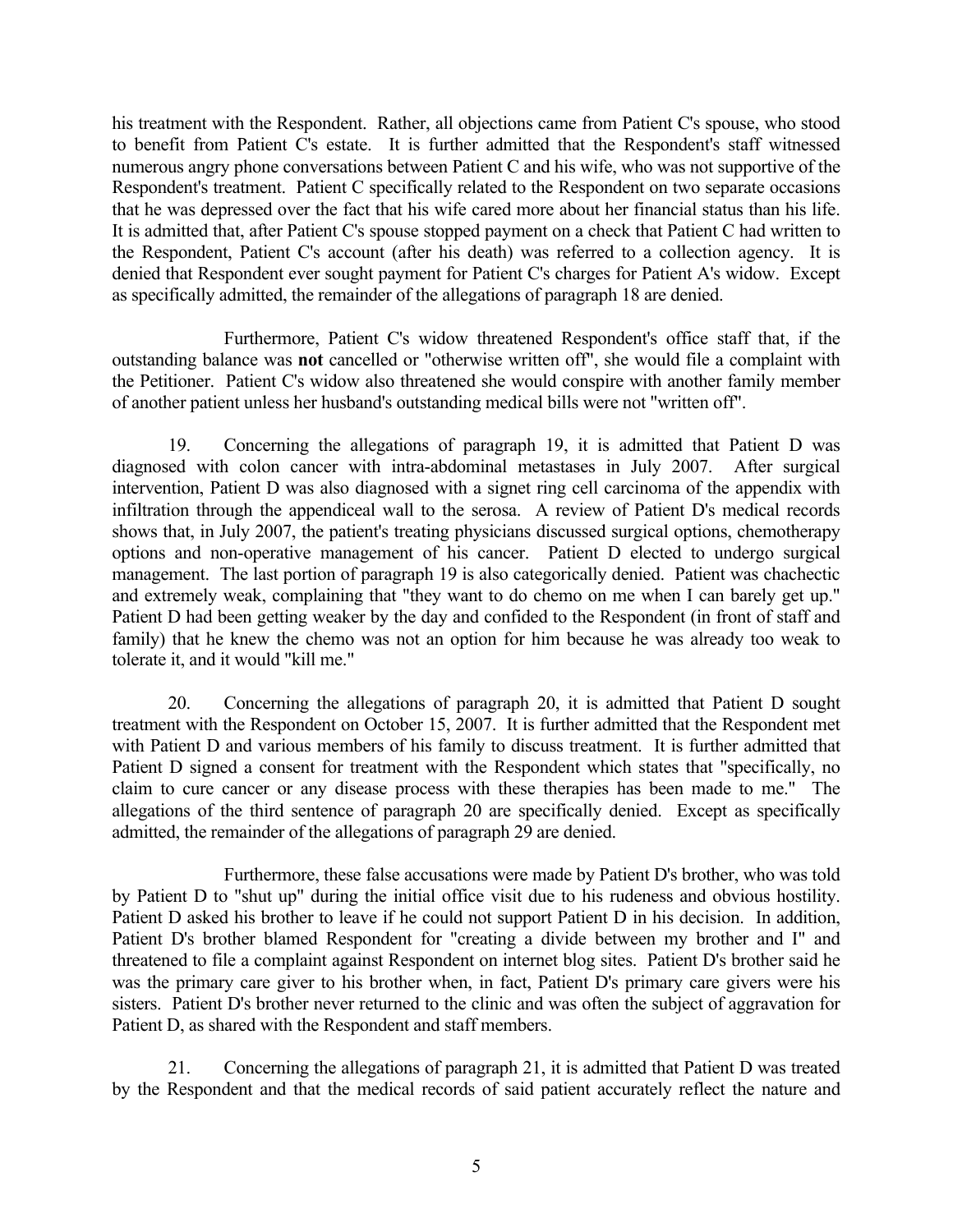types of treatment prescribed by the Respondent. Except as specifically admitted, the remainder of the allegations of paragraph 21 are denied.

22. Concerning the allegations of paragraph 22, it is admitted that the Respondent's billing statements for Patient D speak for themselves. Except as specifically admitted, the remainder of the allegations of paragraph 22 are denied.

23. Concerning the allegations of paragraph 23, Respondent is informed and believes that Patient D succumbed to his cancer. Patient D and Respondent continued to communicate after treatments had stopped and Patient D was very grateful to the Respondent for his care, as were Patients A, B and C. Except as specifically admitted, the remainder of the allegations of paragraph 23 are denied.

24. The first sentence of paragraph 24 is admitted. Concerning the remainder of the allegations of paragraph 24, those allegations are denied.

25. The allegations of paragraph 25 are specifically denied. Under N.C.G.S. § 90- 1A(3), "integrative medicine is a diagnostic or therapeutic treatment that may not be considered a conventionally accepted medical treatment and that a licensed physician in the physician's professional opinion believes may be of potential benefit to the patient, so long as the treatment poses no greater risk of harm to the patient than the comparable conventional treatments." The Respondent is an integrative medicine physician. In addition, under N.C.G.S. § 90-14(a)(6), "the Board shall not revoke the license of or deny a license to a person solely because of that person's practice of a therapy that is experimental, nontraditional, or that departs from acceptable and prevailing medical practices unless, by competent evidence, the Board can establish that the treatment has a safety risk greater than the prevailing treatment or that the treatment is generally not effective." The allegations of the Petitioner's complaint against the Respondent do not state that the Respondent's treatments posed a safety risk greater than the prevailing treatment, nor do they show that the Respondent's treatment was not effective. In fact, the Respondent's treatment was documented in some individual patient files as being far more effective than the standard treatment of those individual patients, and the Respondent will supply medical and scientific proof that the treatments used by him on patients are effective in treating various conditions and will show expert testimony to support the same. Furthermore, the Petitioner or its "experts" appears to have no knowledge or understanding of any of the principles or premises or philosophy of treatment used by the Respondent and other physicians, using a less toxic, less obtrusive and far more successful approach to addressing chronic disease.

26. The allegations of paragraph 26 are denied. The Petitioner has presented no allegations or proof that the Respondent's treatments are a safety risk greater than the prevailing treatment nor any proof that they are generally not effective.

27. The allegations of paragraph 27 are denied. The Respondent did not directly solicit any of the patients cited in the Petitioner's charges. In fact, patients are routinely referred by other patients or their physicians to the Respondent based on Respondent's reputation and track record of highly effective and innovative treatments. All patients, and particularly cancer patients, sign a statement recognizing that the Respondent does not make any specific representations about his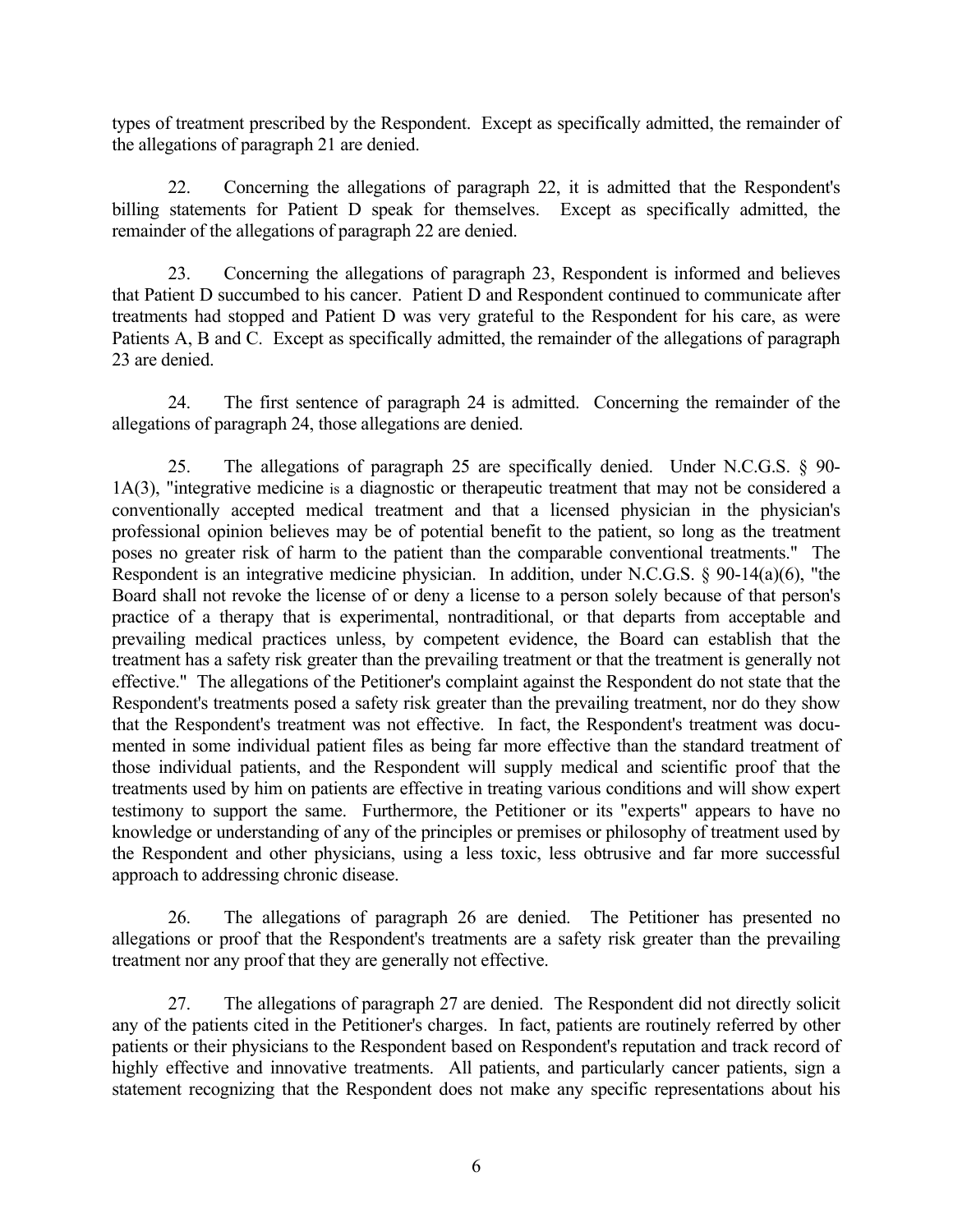treatments or their effect on any condition, especially on cancer. These statements are always witnessed. In addition, all patients sign consent for treatment every time they receive a treatment at Respondent's clinic. All patients also sign clear financial policies which state that patients are directly responsible for all charges.

Respondent hereby responds to the second Notice of Charges and Allegations concerning Patients E through H as follows:

1. Concerning the allegations of paragraph 1, this allegation is an allegation of law and not of fact and is, therefore, denied.

2-3. Admitted.

4. Concerning the allegations of paragraph 4, it is admitted that Patients F through H are family members and that they all reported a history of being exposed to mercury vapors in October 2001.

5. Concerning the allegations of paragraph 5, it is admitted that Patients F through H presented to the Respondent in February 2005, and their symptoms are accurately reflected in their medical records with the Respondent. Patients F through H were referred to Respondent by the Chairman of the Department of Biochemistry at the University of Kentucky, Dr. Boyd Haley. The Respondent performed various laboratory testing, as well as a physical examination of each Patient, and diagnosed various levels of toxic metals in each of the three Patients who were treated using chelation therapy. Except as specifically admitted, the remainder of the allegations of paragraph 5 are denied.

6. The allegations of the first three sentences of paragraph 6 are denied. Concerning the fourth sentence, it is true that mercury poisoning to the central nervous system may produce symptoms of tremor, neuropsychotic disturbances such as disoriented mood, fatigue, insomnia and memory loss, as well as other significant physical symptoms. However, mercury poisoning can exist without any or all of these symptoms. Concerning the fifth sentence of paragraph 6, it is admitted that Patients F though H did have symptoms consistent with mercury poisoning. Respondent is the current Chairman of the American Board of Clinical Metal Toxicology and is very experienced with the diagnosis and treatment of mercury toxicity. Respondent has been nominated for his clinical work with metal toxicity for the National Institute of Health's Director's Pioneer Award, has testified in front of the US Congressional Sub Committee on Human Rights and Wellness regarding heavy metal exposure, has served on the special 12 member National Metal's Task Force Panel during the Bush administration, has served as expert witness in cases involving heavy metals, has been consulted by international governments on issues regarding heavy metal exposure, has served as advanced faculty for no less than 12 courses on Heavy Metal Toxicity, has given no less than 70 professional lectures on the topic of heavy metal toxicity, and is one of less than 10 doctors in the USA to have achieved "Master" status through the American Board of Clinical Metal Toxicology. Except as specifically admitted, the remainder of the allegations of paragraph 6 are denied.

7. Denied concerning the allegations of paragraph 7 with regard to Patients F, G and H.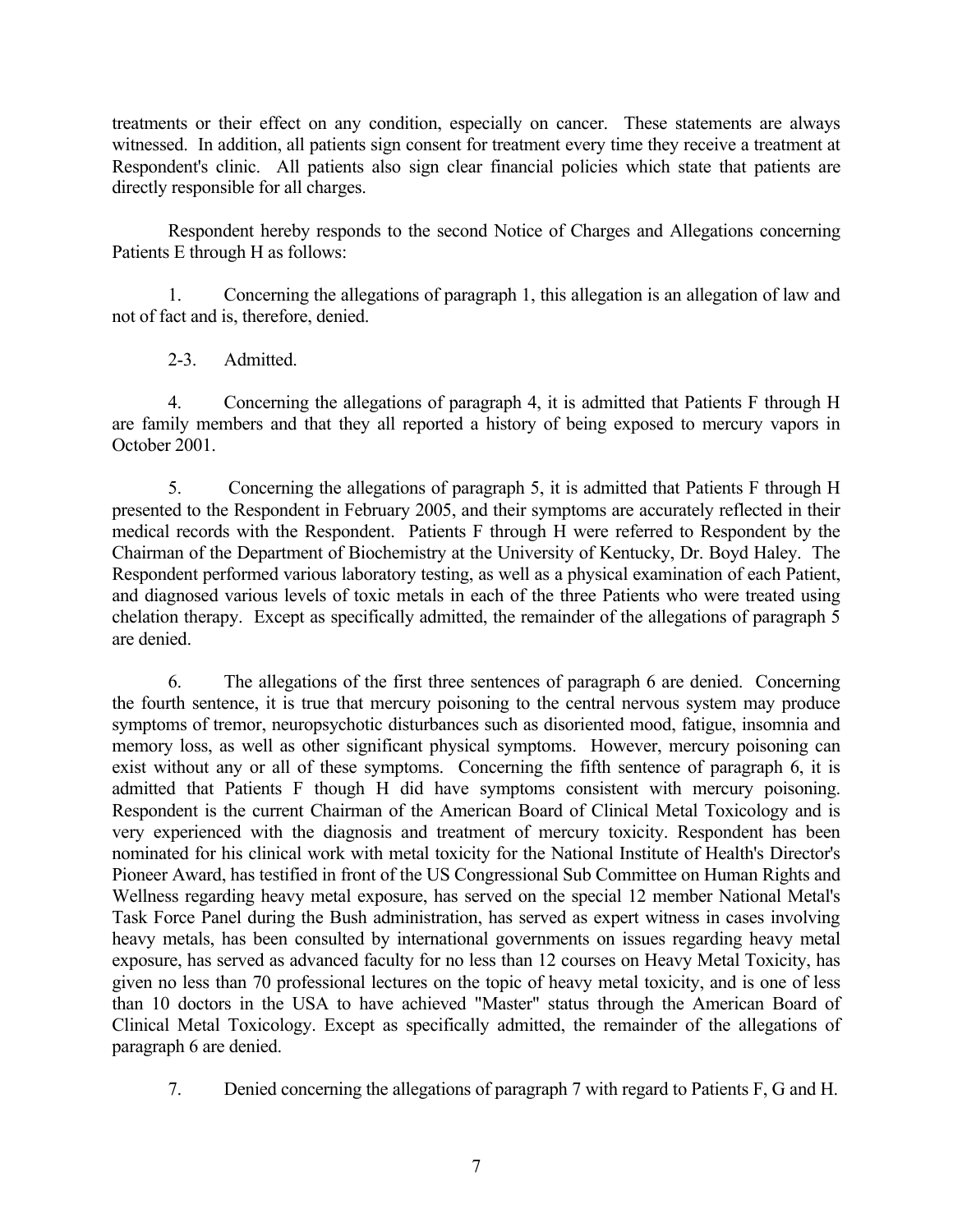8. Concerning the allegations of paragraph 8, it is admitted that Patient E was a minor child with autism who resided with her parents in Michigan.

9. Concerning the allegations of paragraph 9, it is admitted that Patient E's parents sought treatment from the Respondent for Patient E. Except as specifically admitted, the remainder of the allegations of paragraph 9 are denied.

10. Concerning the allegations of paragraph 10, it is impossible to admit or deny those allegations because an exact date is not specified on which the Respondent's nurse practitioner is alleged to have spoken to Patient E's mother. It is admitted that Respondent's nurse practitioner did speak on the phone and e-mail Patient E's mother on various occasions.

11. Concerning the allegations of paragraph 11, it is admitted that Respondent referred Patient E's parents to laboratories for the collection of laboratory samples for testing. It is further admitted that the results of those lab tests were sent to the Respondent's office. Except as specifically admitted, the remainder of the allegations of paragraph 11 are denied.

12. Concerning the allegations of paragraph 12, it is usual and customary for all pediatric patients in Respondent's practice to be referred back to their primary pediatricians for examination and, occasionally, for laboratory analysis. Patient E was appropriately evaluated prior to initiation of treatment. Furthermore, Respondent is not a pediatrician and Patient E was routinely evaluated by a pediatrician. Except as specifically admitted, the remainder of the allegations of paragraph 12 are denied.

13. Admitted.

14. Concerning the allegations of paragraph 14, it is admitted that, in May 2007, Patient E and her parents came to North Carolina for an appointment with the Respondent's nurse practitioner who evaluated Patient E under the supervision of the Respondent. Except as specifically admitted, the remainder of the allegations of paragraph 14 are denied.

15. Concerning the allegations of paragraph 15, it is admitted that, in July 2007, Patient E's parents informed the Respondent that they had decided to discontinue treatment with the Respondent and start treatment with Dr. Demio of Cleveland, Ohio, another alternative medicine physician who treats children with autism. At that time, Patient E's parents stated:

> Your staff have been very helpful and pleasant and we are grateful. We are friends with a family who are doing your protocol successfully. It simply was not working for (Patient E) and it was most assuredly not because we failed to discipline her appropriately but because her system was not tolerating the protocol. We are sorry it did not work for us but we are grateful for all doctors and practices like yours seeking to help our children live better, healthier lives. Good luck and God Bless!

Except as specifically admitted, the remainder of the allegations of paragraph 15 are denied.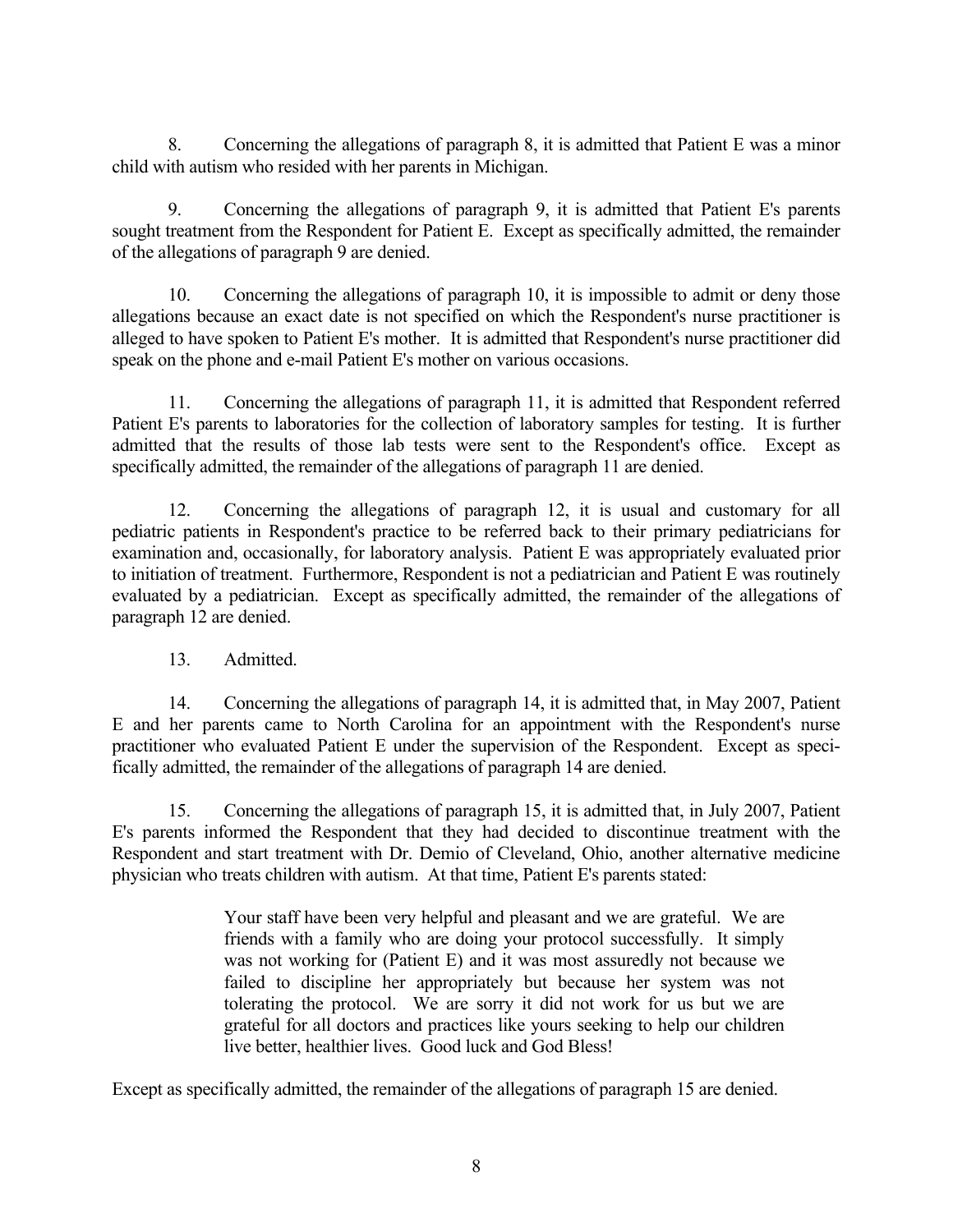16. The allegations of paragraph 16 are allegations of law and not of fact and, therefore, are denied.

17. Denied.

18. Concerning the allegations of paragraph 18, the consent forms used by the Respondent are intended to fully and completely inform patients as to the treatments, financial policies and the expectations of the practices insofar as patient compliance. Furthermore, there has **never** been such a charge made to any patient. Except as specifically admitted, the remainder of the allegations of paragraph 18 are denied

19. Denied.

20. The allegations of paragraph 20 are specifically denied as to Patients E through H. Under N.C.G.S. § 90-1A(3), "integrative medicine is a diagnostic or therapeutic treatment that may not be considered a conventionally accepted medical treatment and that a licensed physician in the physician's professional opinion believes may be of potential benefit to the patient, so long as the treatment poses no greater risk of harm to the patient than the comparable conventional treatments." The Respondent is an integrative medicine physician. In addition, under N.C.G.S. § 90-14(a)(6), "the Board shall not revoke the license of or deny a license to a person solely because of that person's practice of a therapy that is experimental, nontraditional, or that departs from acceptable and prevailing medical practices unless, by competent evidence, the Board can establish that the treatment has a safety risk greater than the prevailing treatment or that the treatment is generally not effective." The allegations of the Petitioner's complaint against the Respondent do not state that the Respondent's treatments posed a safety risk greater than the prevailing treatment, nor do they show that the Respondent's treatment was generally not effective. In fact, the Respondent's treatment was documented in some individual patient files as being more effective than the standard treatment of those individual patients and the Respondent will supply medical and scientific proof that the treatments used by him on patients are effective in treating various conditions.

21. The allegations of paragraph 21 are denied as to Patients E through H. The Petitioner has presented no allegations or proof that the Respondent's treatments are a safety risk greater than the prevailing treatment, nor any proof that they are generally not effective.

22. The allegations of paragraph 22 are denied with regard to Patients E through H. The Respondent did not directly solicit any of the patients cited in the Petitioner's charges. In fact, patients are routinely referred by other patients or their physicians to the Respondent. All patients, and particularly cancer patients, sign a statement recognizing that the Respondent does not make any specific representations about his treatments or their effect on cancer. All patients also sign clear financial policies which state that patients are directly responsible for all charges.

23. Concerning the allegations of paragraph 23, it is specifically denied that the Respondent's treatment of Patient E was in violation of laws involving the practice of medicine, and the remainder of the allegations of paragraph 23 are denied.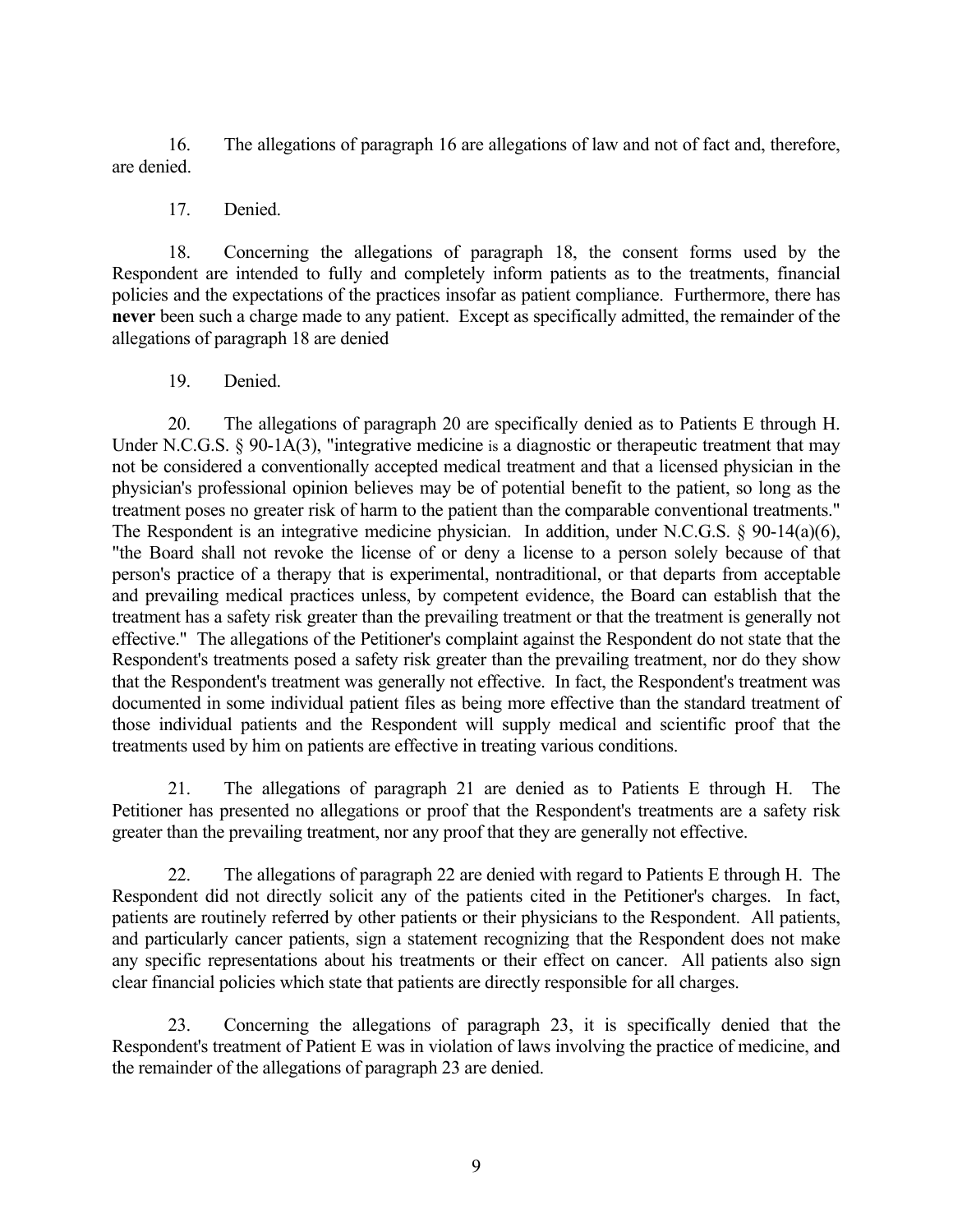WHEREFORE, Respondent respectfully prays that the charges be dismissed, and for such other and further relief as to the Court seems just and proper.

Respectfully submitted, this the day of January, 2010.

H. Edward Knox

 $\mathcal{L}_\text{max}$  , where  $\mathcal{L}_\text{max}$  and  $\mathcal{L}_\text{max}$  and  $\mathcal{L}_\text{max}$ 

 $\mathcal{L}_\text{max}$  , where  $\mathcal{L}_\text{max}$  and  $\mathcal{L}_\text{max}$  and  $\mathcal{L}_\text{max}$ 

 $\mathcal{L}_\text{max}$  , where  $\mathcal{L}_\text{max}$  and  $\mathcal{L}_\text{max}$  and  $\mathcal{L}_\text{max}$ Lisa G. Godfrey

FOR THE FIRM: Knox, Brotherton, Knox & Godfrey Post Office Box 30848 Charlotte, NC 28230-0848 Phone: (704) 372-1360 Fax: (704) 372-7402 *eknox@knoxlawcenter.com lgodfrey@knoxlawcenter.com*

> James B. Maxwell Attorneys for Respondent

FOR THE FIRM: Maxwell, Freeman & Bowman, P.A. Post Office Box 52396 Durham, NC 27717-2396 Phone: (919) 493-6464 Fax: (919) 493-1218 *jmaxwell@mfbpa.com*

\* \* \*

## **CERTIFICATE OF SERVICE**

I, Lisa G. Godfrey, Attorney for Respondent, certify that I have this day served a copy of the foregoing **RESPONSE TO NOTICES OF CHARGES AND ALLEGATIONS** on the following individual, a copy of same via e-mail, addressed as follows:

*VIA E-MAIL Marcus.Jimison@NCMEDBOARD.ORG*

Mr. Marcus B. Jimison North Carolina Medical Board Post Office Box 20007 Raleigh, NC 27619-0007

This the day of January, 2010.

Lisa G. Godfrey Attorney for Respondent

 $\mathcal{L}_\text{max}$  , where  $\mathcal{L}_\text{max}$  and  $\mathcal{L}_\text{max}$  and  $\mathcal{L}_\text{max}$